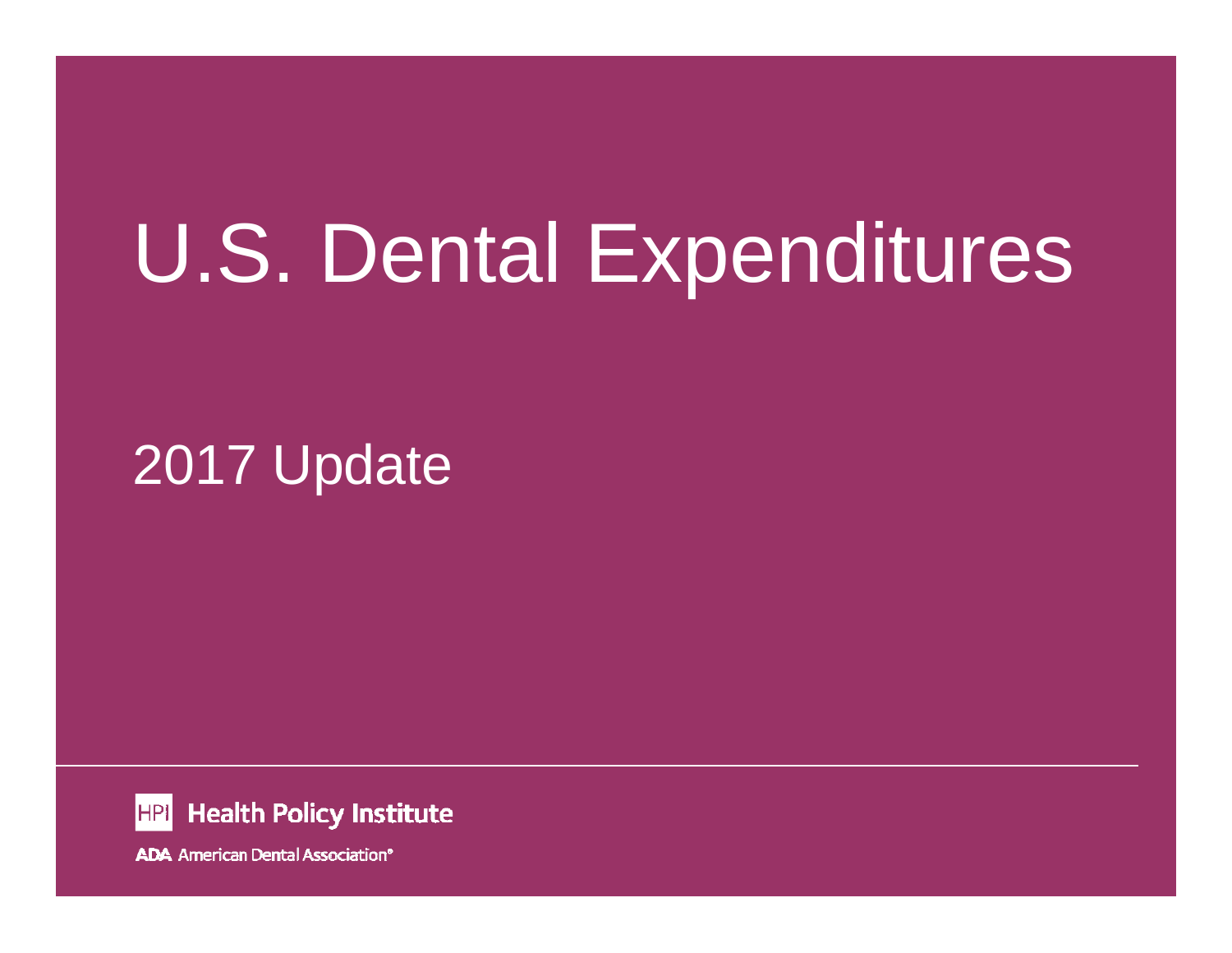# Key Findings

- Total dental expenditures were \$124B in 2016. This was a 3.3% increase from 2015, after adjusting for inflation.
- Per capita total dental expenditures also increased in 2016, for the second year in a row.
- Dental expenditures increased in 2016 for all sources of financing (e.g. out-of-pocket, insurance, CMS programs). The breakdown of expenditure by source of financing was largely unchanged in 2016. However, CMS programs saw a slight increase.
- Total U.S. dental expenditures have increased for two straight years after being flat for several years.

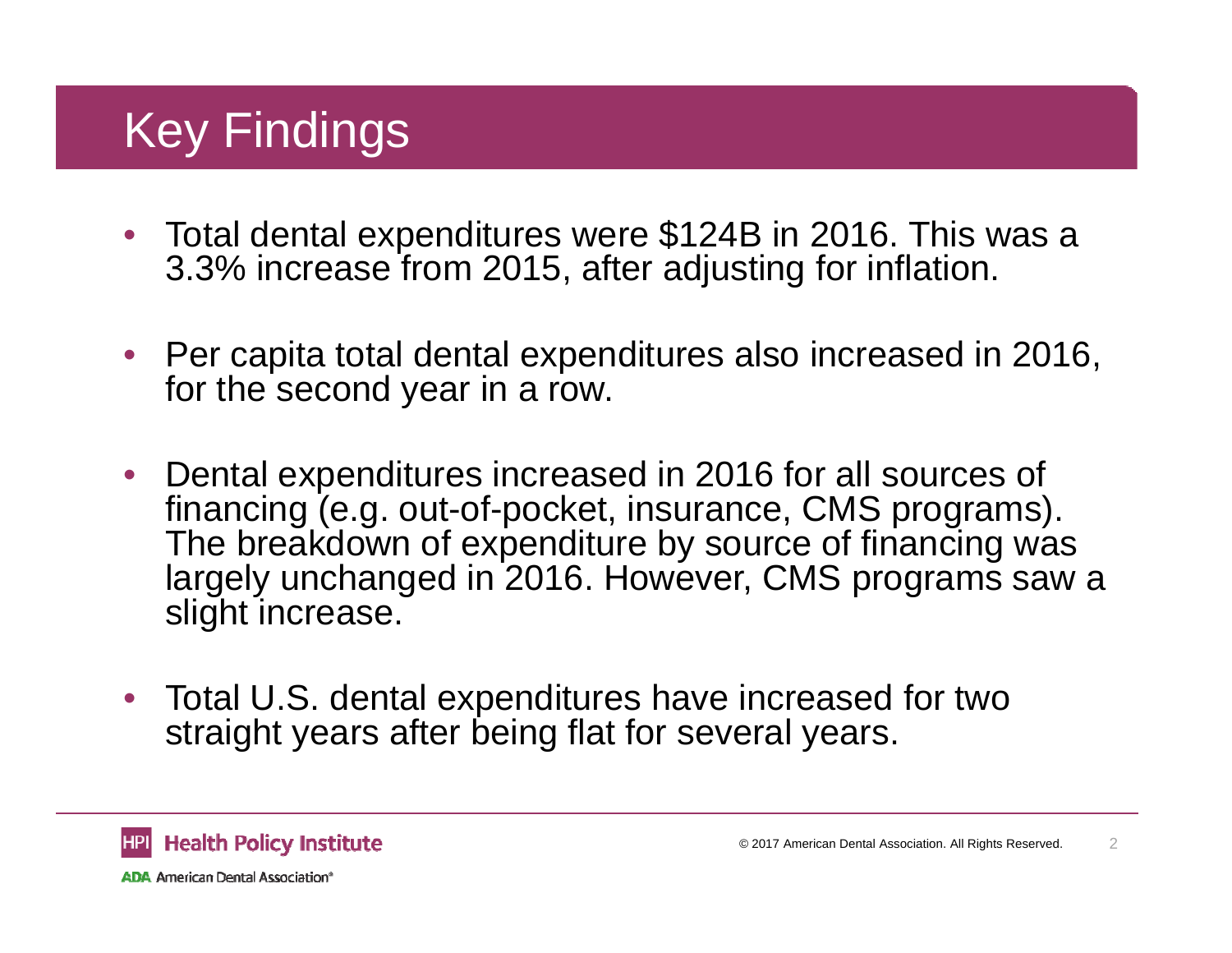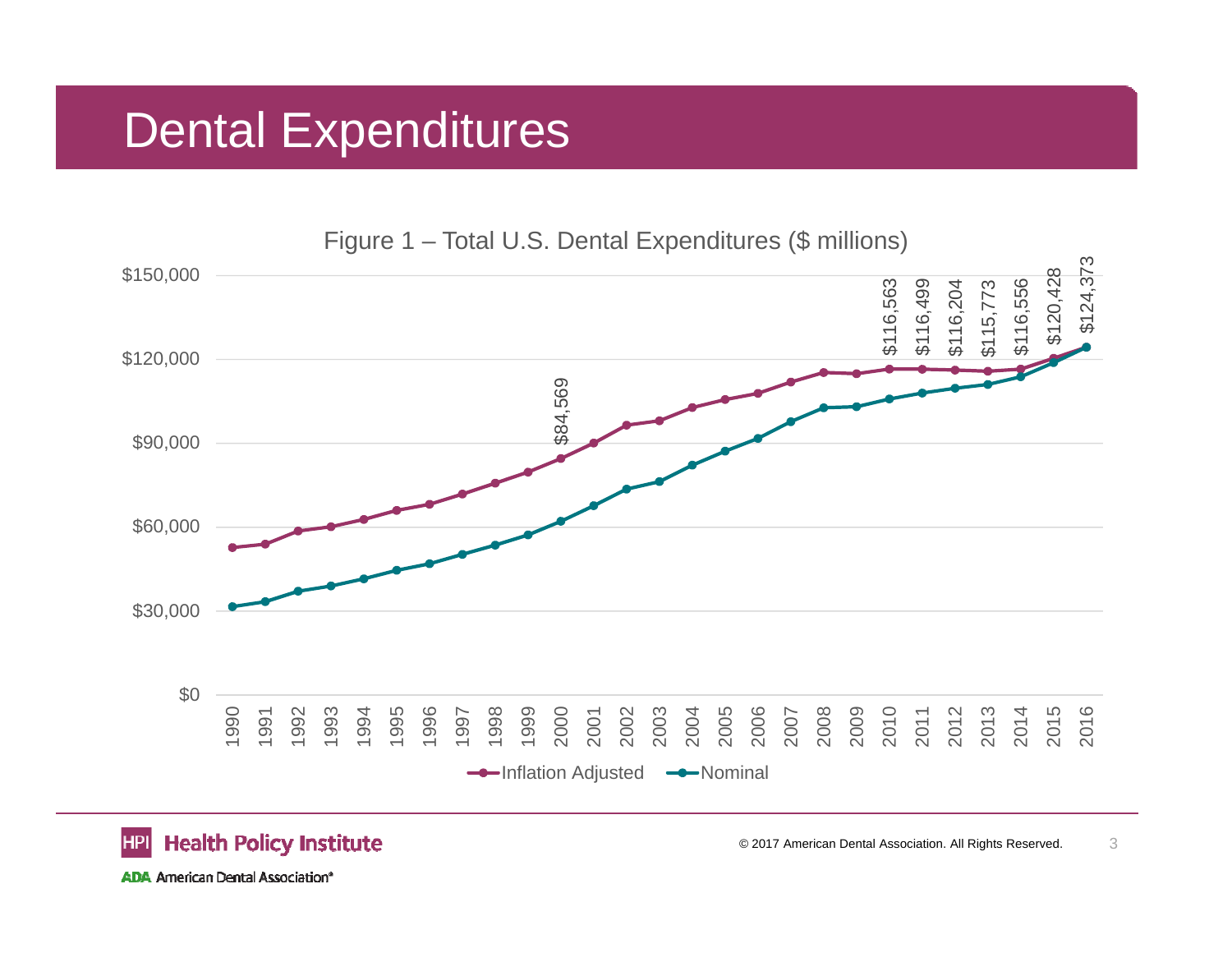Figure 2 – National Dental Expenditures per Capita (in constant 2016 dollars)



#### **Health Policy Institute HPI**

**ADA American Dental Association®**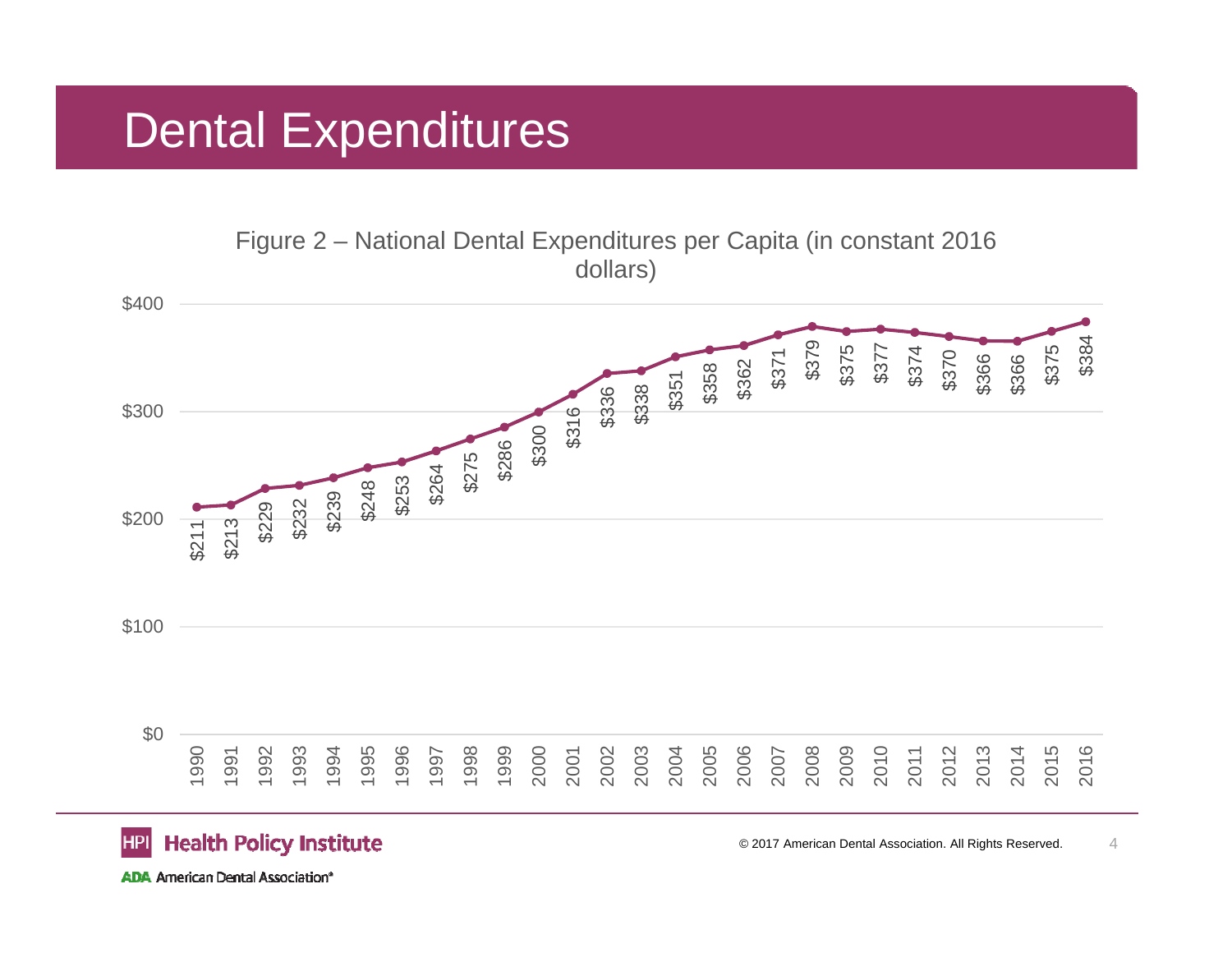### Figure 3: Average Annual Growth Rate of Overall Health and Dental **Expenditures**





© 2017 American Dental Association. All Rights Reserved. 5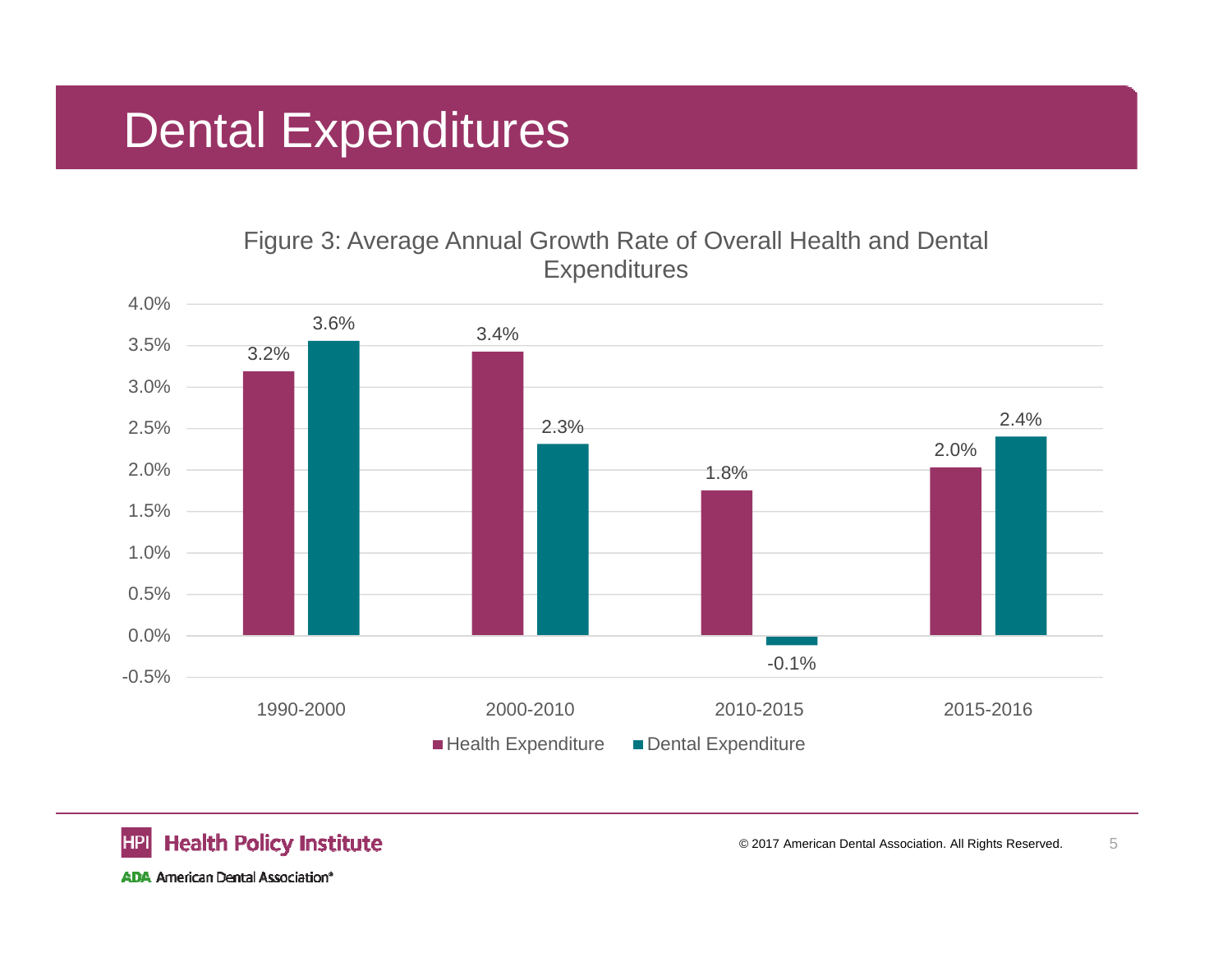Figure 4: Distribution of Overall Health Expenditures by Source of Financing



### Figure 5: Distribution of Dental Expenditure by Source of Financing



### **Health Policy Institute HPI**

© 2017 American Dental Association. All Rights Reserved. 6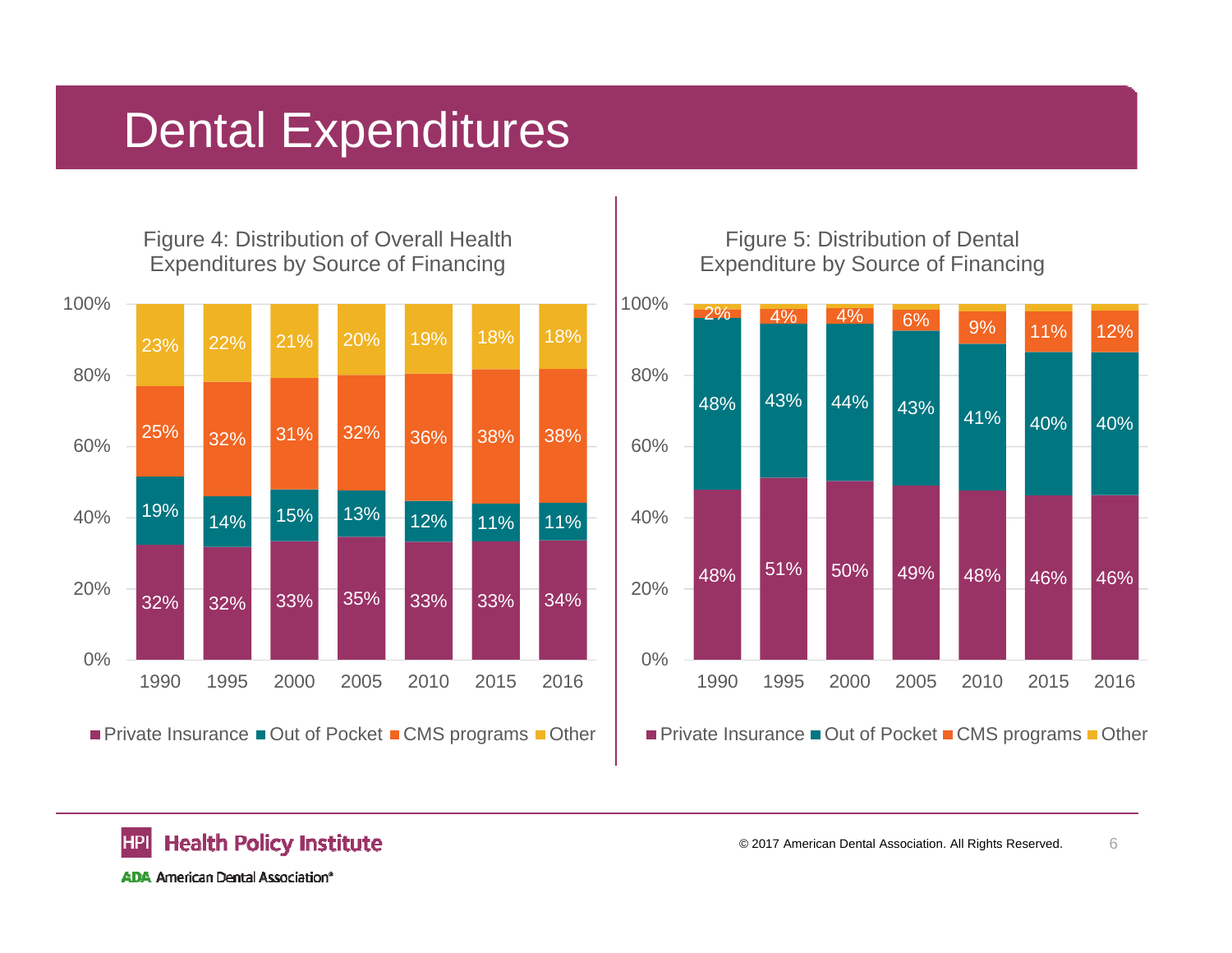

### © 2017 American Dental Association. All Rights Reserved. 7

**ADA** American Dental Association<sup>®</sup>

**HPI** 

**Health Policy Institute**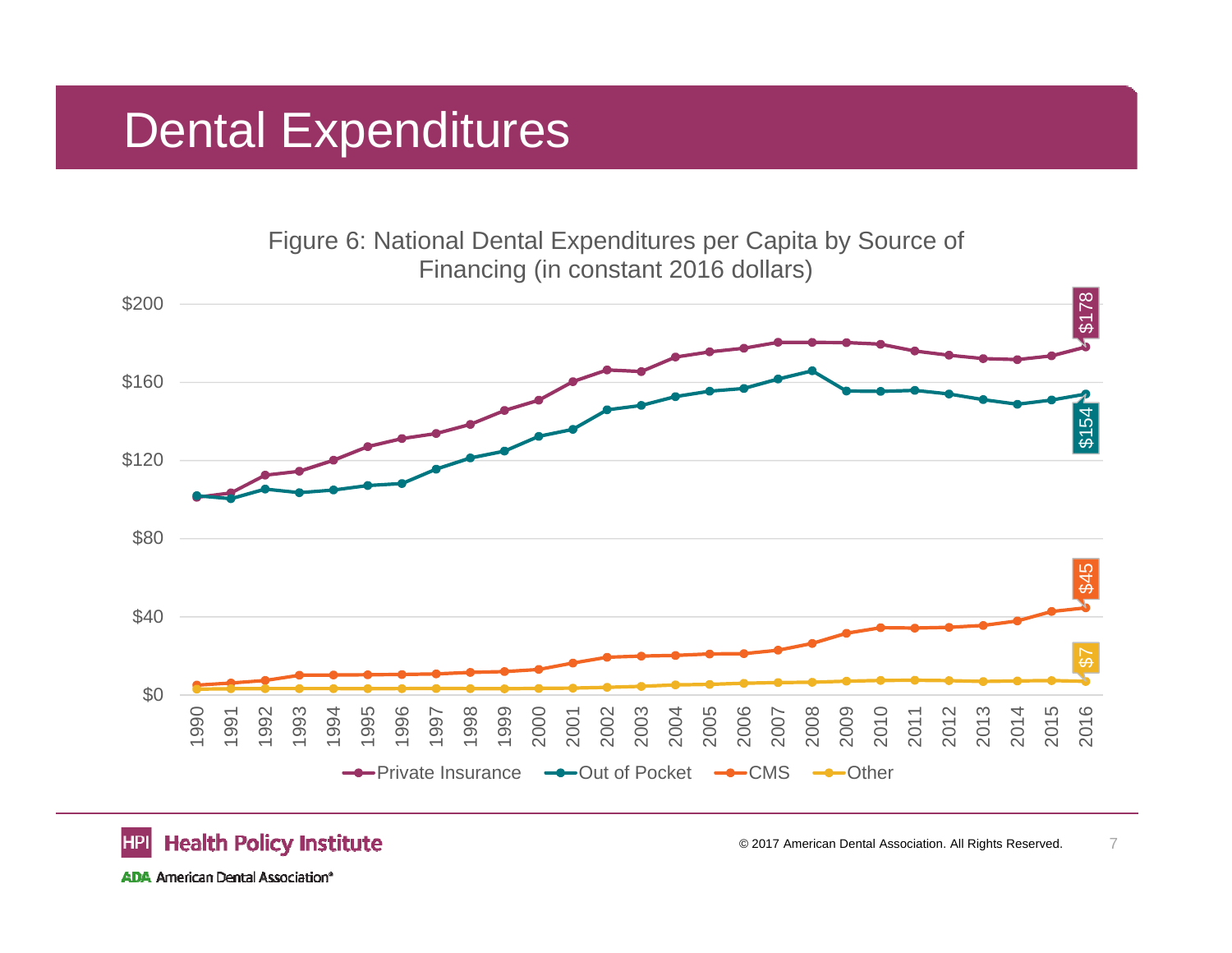

### **Health Policy Institute HPI**

© 2017 American Dental Association. All Rights Reserved. 8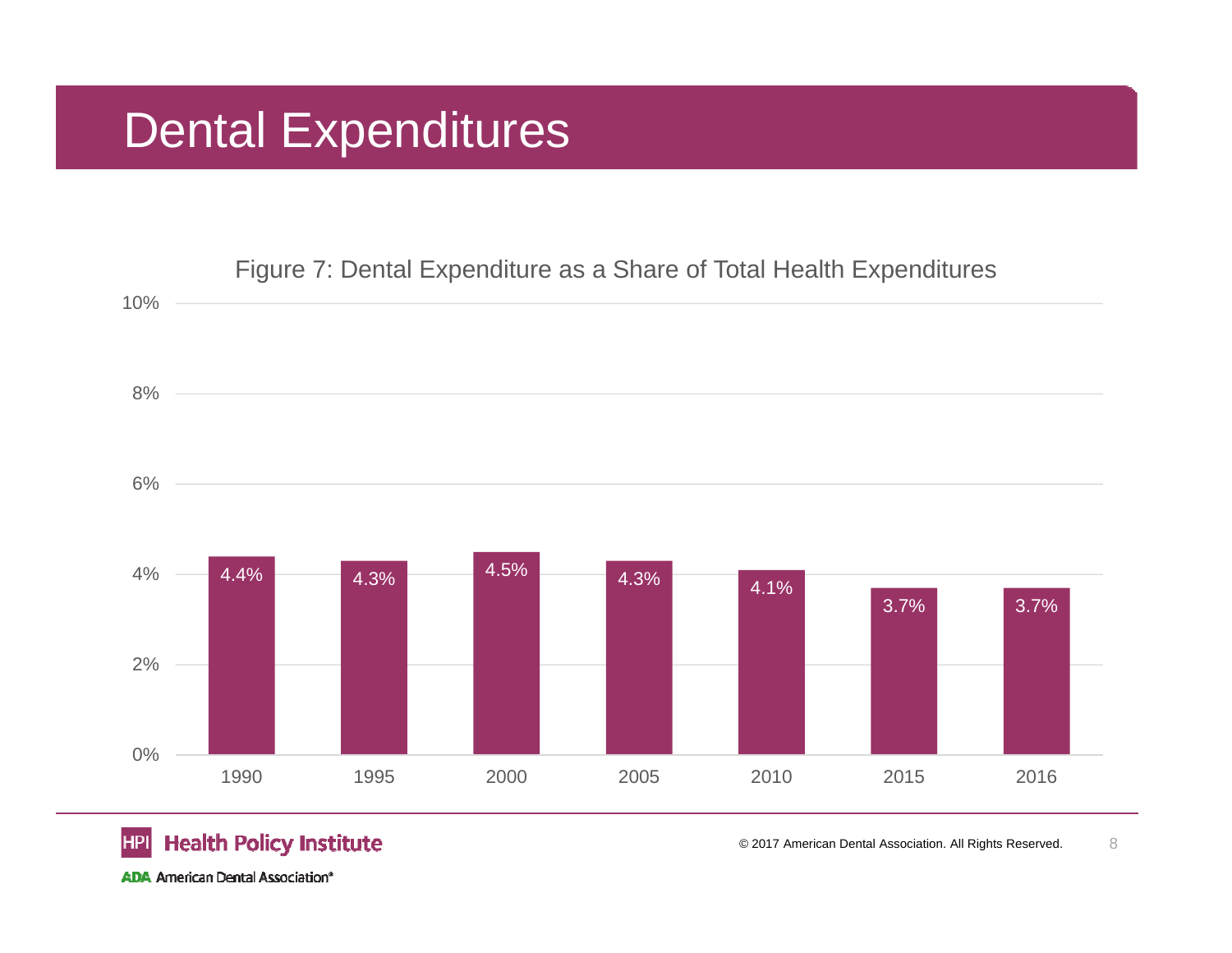### Data and Methods

- Data are from the Centers for Medicare and Medicaid Services (CMS). The analysis is for 1990 to 2016, the latest year data are available.
- Expenditures are adjusted for inflation using the GDP deflator.
- Analysis was completed December 11, 2017.
- For full methods, see a previous analysis of the data [here.](http://www.ada.org/~/media/ADA/Science%20and%20Research/HPI/Files/HPIBrief_1216_2.pdf?la=en)